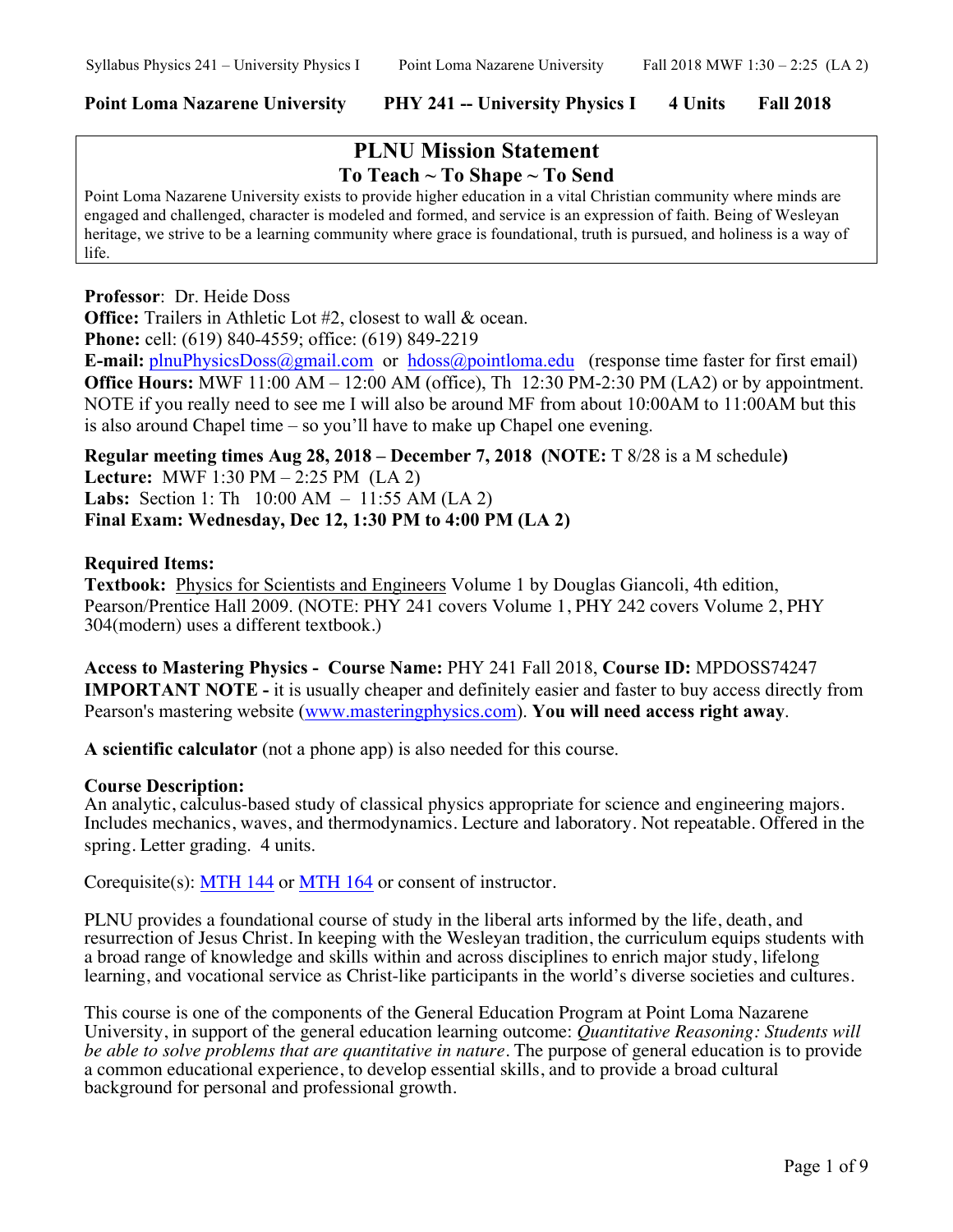**Student Learning Outcomes:** This course is one of the components of the General Education Program at Point Loma Nazarene University, in support of the general education learning outcome: Quantitative Reasoning: Students will be able to solve problems that are quantitative in nature. The purpose of general education is to provide a common educational experience, to develop essential skills, and to provide a broad cultural background for personal and professional growth. Within these broader outcomes, in this course you will:

- 1. translate the description of physics problems into the mathematical equations required to solve them using relevant physical principles
- 2. calculate solutions to physics problems once appropriate equations or techniques are identified
- 3. predict reasonable answers in appropriate problems, and assess the reasonableness of calculated answers
- 4. explain the physical meaning of the parameters in introductory physics equations
- 5. create and interpret graphical representations of physical quantities
- 6. gather and interpret data in a lab setting

**Labs:** Weekly lab meetings will provide you the opportunity for hands-on experience of topics from class meetings, improve lab technique, and data analysis. Labs will be preformed in small groups, but each individual is responsible for submitting their own results. Labs are due at the end of the lab period. Labs are worth 20% of your overall grade with the additional requirement that *you must pass the lab portion of the class to pass the class*.

**Pre-class Assignments:** Reading and pre-class questions are due by 9:00 AM, except for the first class. The pre-class questions are in Mastering Physics at www.masteringphysics.com. These usually consist of 3 items (questions and simple problems) based on the reading assignment. Late submissions will not be accepted. Pre-class assignments are 5% of the overall grade. Some pre-class assignments have extracredit points.

**Homework:** Weekly assignments include reading, pre-class questions found in Mastering Physics at www.masteringphysics.com, and end-of chapter problems in Mastering Physics at www.masteringphysics.com. The end-of-chapter problems along with any graded classwork comprise the 10% of your overall grade labeled as "Homework" and are due by 11:59 PM on the due date listed in the syllabus. Points earned during class and class projects that might come up during the semester will also be included in the homework grade. Classwork cannot be made up.

Late Work: Late work will not be accepted unless there is a documented emergency. Assignments are due as noted on the syllabus, in class, and on Mastering Physics. Incompletes are only assigned in extremely unusual circumstances.

**Exams:** There will be five in-class exams during the semester (each worth 9% of your overall grade) and one comprehensive final exam (worth 20% of your overall grade). Partial credit for non-multiple choice problems will be given for correct reasoning at any step of a problem, but only if it is communicated clearly enough for me to understand. For problems that call for solution or explanation, no credit will be given for an answer alone; the method or reasoning must also be shown. No make-up exams are allowed except for warranted circumstances.

## *You must take ALL the exams and the final in order to pass the class***.**

**Missed Exam Policy:** No make-up exams are allowed except for warranted circumstances. Arrangements must be made with me as soon as possible.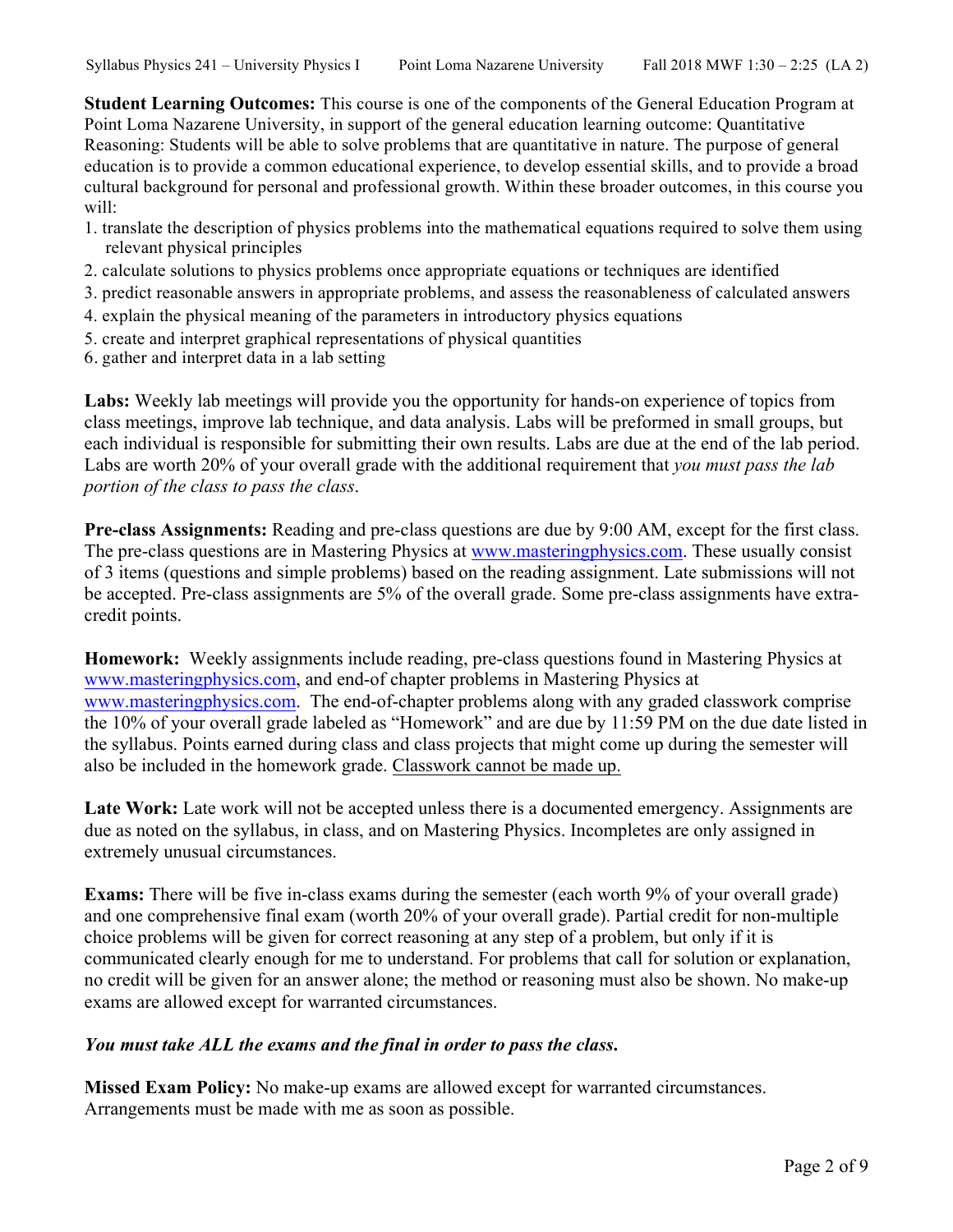# **Final Exam: Date and Time: Final Exam: Wednesday, Dec 12, 1:30 PM to 4:00 PM**

The final exam date and time is set by the university at the beginning of the semester and may not be changed by the instructor. This schedule can be found on the university website and in the course calendar. No requests for early examinations will be approved. Only in the case that a student is required to take three exams during the same day of finals week, is an instructor authorized to consider changing the exam date and time for that particular student.

**Final Grade:** The points you receive during the course are weighted accordingly:

| Component   | Weight                    |
|-------------|---------------------------|
| Pre-Class   | 5%                        |
| Homework    | 10%                       |
| Lab         | 20%                       |
| Exams $(4)$ | 45%<br>(equally weighted) |
| Final Exam  | 20%                       |

The grade you earn in this course is based on the following scale:

| A        | А-        | B+        | B      | $B-$     |           | ັ<br>◡   |           |           |           | D-   |
|----------|-----------|-----------|--------|----------|-----------|----------|-----------|-----------|-----------|------|
| $S \geq$ | 91.5      | 89.5      | 86.5   | 82.5     | 79.5      | 76.5     | 72.5      | 69.5      | 66.5      | 62.5 |
| 91.5     | $>S \geq$ | $>S \geq$ | $>$ S≥ | $>S\geq$ | $>S \geq$ | $>S\geq$ | $>S \geq$ | $>S \geq$ | $>S \geq$ | >S   |
|          | 89.5      | 86.5      | 82.5   | 79.5     | 76.5      | 72.5     | 69.5      | 66.5      | 62.5      | 59.5 |

# **Department Mission:**

The Physics and Engineering Department at PLNU provides strong programs of study in the fields of Physics and Engineering. Our students are well prepared for graduate studies and careers in scientific and engineering fields. We emphasize a collaborative learning environment, which allows students to thrive academically, build personal confidence, and develop interpersonal skills. We provide a Christian environment for students to learn values and judgment, and pursue integration of modern scientific knowledge and Christian faith.

## **PLNU Attendance and Participation Policy:**

Attendance is expected at each class session. In the event of an absence you are responsible for the material covered in class and the assignments given that day.

Regular and punctual attendance at all classes is considered essential to optimum academic achievement. If the student is absent from more than 10 percent of class meetings, the faculty member can file a written report, which may result in de-enrollment. If the absences exceed 20 percent, the student may be de-enrolled without notice until the university drop date or, after that date, receive the appropriate grade for their work and participation. See

http://catalog.pointloma.edu/content.php?catoid=24&navoid=1581#Class\_Attendance in the Undergraduate Academic Catalog.

# **Class Enrollment:**

It is the student's responsibility to maintain his/her class schedule. Should the need arise to drop this course (personal emergencies, poor performance, etc.), the student has the responsibility to follow through (provided the drop date meets the stated calendar deadline established by the university), not the instructor. Simply ceasing to attend this course or failing to follow through to arrange for a change of registration (drop/add) may easily result in a grade of F on the official transcript.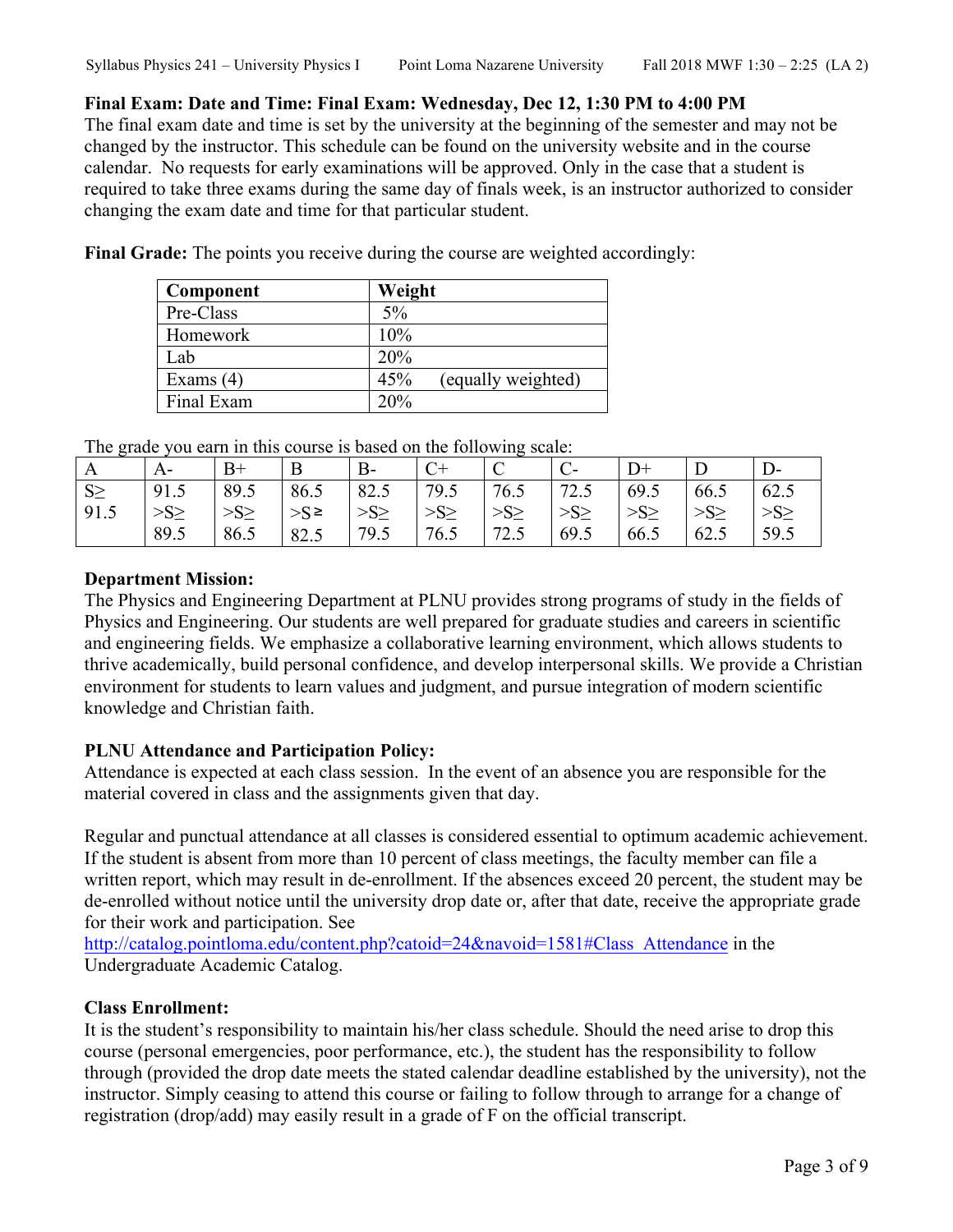## **Academic Accommodations:**

While all students are expected to meet the minimum standards for completion of this course as established by the instructor, students with disabilities may require academic adjustments, modifications or auxiliary aids/services. At Point Loma Nazarene University (PLNU), these students are requested to register with the Disability Resource Center (DRC), located in the Bond Academic Center. (DRC@pointloma.edu or 619-849-2486). The DRC's policies and procedures for assisting such students in the development of an appropriate academic adjustment plan (AP) allows PLNU to comply with Section 504 of the Rehabilitation Act and the Americans with Disabilities Act. Section 504 (a) prohibits discrimination against students with special needs and guarantees all qualified students equal access to and benefits of PLNU programs and activities. After the student files the required documentation, the DRC, in conjunction with the student, will develop an AP to meet that student's specific learning needs. The DRC will thereafter email the student's AP to all faculty who teach courses in which the student is enrolled each semester. The AP must be implemented in all such courses.

If students do not wish to avail themselves of some or all of the elements of their AP in a particular course, it is the responsibility of those students to notify their professor in that course. PLNU highly recommends that DRC students speak with their professors during the first two weeks of each semester about the applicability of their AP in that particular course and/or if they do not desire to take advantage of some or all of the elements of their AP in that course.

## **Credit Hour:**

In the interest of providing sufficient time to accomplish the stated course learning outcomes, this class meets the PLNU credit hour policy for any 4 unit class delivered over 15 weeks. Specific details about how the class meets the credit hour requirements can be provided upon request.

#### **Copyright Protected Materials:**

Point Loma Nazarene University, as a non-profit educational institution, is entitled by law to use materials protected by the US Copyright Act for classroom education. Any use of those materials outside the class may violate the law.

## **PLNU Academic Honesty Policy:**

Students should demonstrate academic honesty by doing original work and by giving appropriate credit to the ideas of others. Academic dishonesty is the act of presenting information, ideas, and/or concepts as one's own when in reality they are the results of another person's creativity and effort. A faculty member who believes a situation involving academic dishonesty has been detected may assign a failing grade for that assignment or examination, or, depending on the seriousness of the offense, for the course. Faculty should follow and students may appeal using the procedure in the university Catalog. See http://catalog.pointloma.edu/content.php?catoid=24&navoid=1581#Academic\_Honesty for definitions of kinds of academic dishonesty and for further policy information.

**FERPA Policy:** In compliance with federal law, neither PLNU student ID nor social security number should be used in publicly posted grades or returned sets of assignments without student written permission. This class will meet the federal requirements by distributing grades and papers individually. Also, in compliance with FERPA, you will be the only person given information about your progress in this class unless you have designated others to receive it in the "Information Release" section of the student portal. See Policy Statements in the undergrad academic catalog.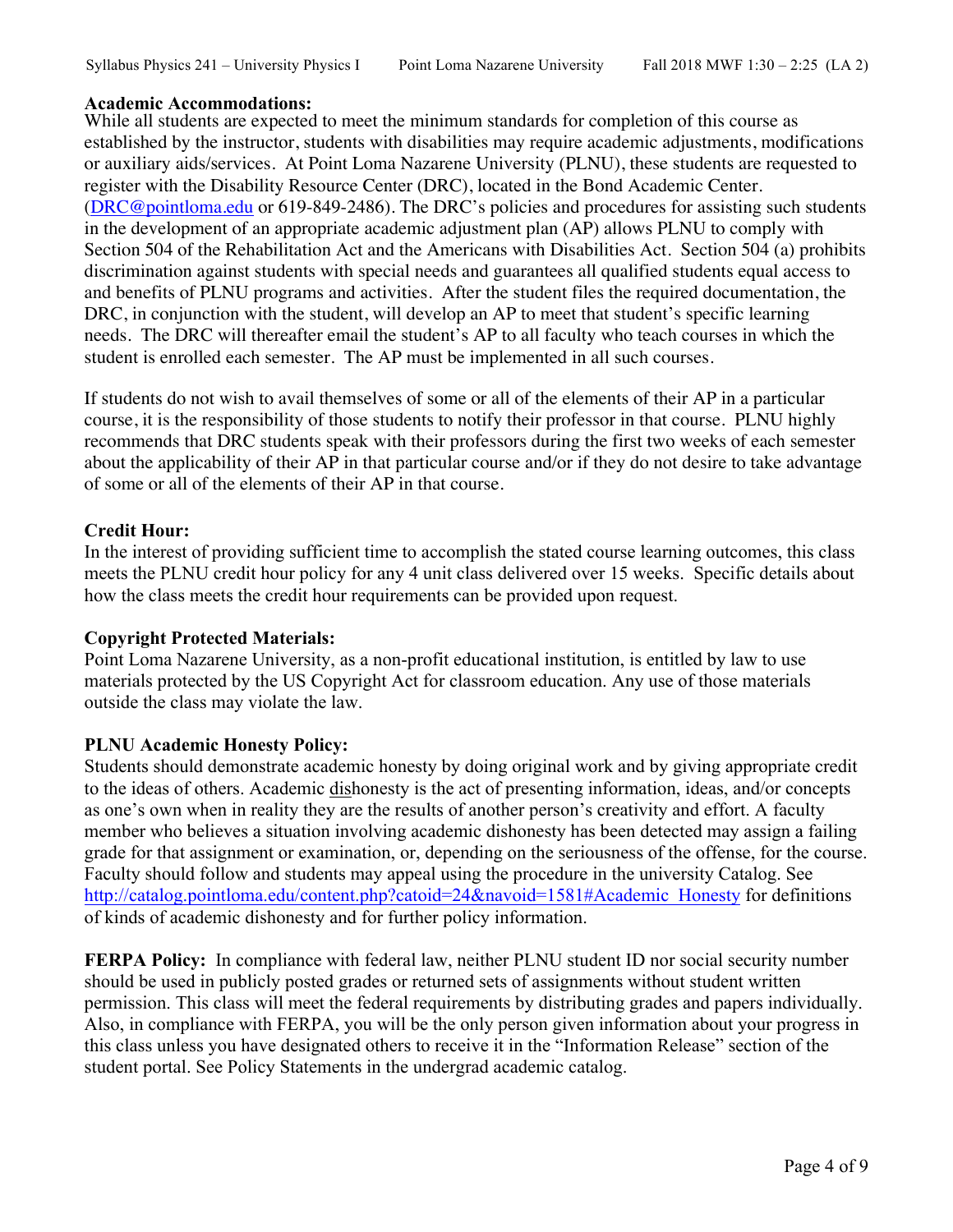**Tentative Syllabus – subject to updates** 

| <b>Date</b>   | <b>Topics</b>                                                                | <b>Assignments</b>             | Labs (Th LA $2$ )  |
|---------------|------------------------------------------------------------------------------|--------------------------------|--------------------|
| 8/28/18       | Intro; Nature of Science; Models,                                            | $1.1 - 1.4$                    |                    |
| $T =$         | Theories, and Laws; Measurement                                              | pre-class 1 (in class)         |                    |
| <b>Monday</b> | and Uncertainty $-$ sig figs; Units,                                         | HW Intro MP due 8/30           |                    |
| schedule      | Standards, and the SI System                                                 | HW Ch 1 due 8/31               |                    |
| 8/29/18       | Converting Units, Order of                                                   | $1.5 - 1.7, 2.1 - 2.4$         | Lab 1: Uncertainty |
|               | Magnitude, Estimating, Dimensions                                            | pre-class 2 due                |                    |
|               | and Dimensional Analysis. Reference                                          | HW ch 1 due                    |                    |
|               | Frames and Displacement, Average                                             | HW ch 2                        |                    |
|               | Velocity, Instantaneous Velocity,                                            |                                |                    |
|               | Acceleration                                                                 |                                |                    |
| 8/31/18<br>F  | Motion at constant acceleration,                                             | $2.5 - 2.9$                    |                    |
|               | solving problems, freely falling<br>objects, variable acceleration; integral | pre-class 3 due<br>HW ch 1 due |                    |
|               | calc, graphical analysis & numerical                                         | HW ch 2 due 9/5                |                    |
|               | integration                                                                  |                                |                    |
| 9/3/18        | <b>NO CLASSES - LABOR DAY</b>                                                |                                |                    |
| M             |                                                                              |                                |                    |
| 9/5/18        | Vectors and scalars, addition of                                             | $3.1 - 3.6$                    | Lab 2: Motion      |
| W             | vectors- graphical methods,                                                  | pre-class 4 due                |                    |
|               | subtraction of vectors, and                                                  | HW ch 2 due                    |                    |
|               | multiplication of a vector by a scalar,                                      | HW ch 3                        |                    |
|               | adding vectors by components, unit                                           |                                |                    |
|               | vectors, vector kinematics                                                   |                                |                    |
| 9/7/18        | Vector kinematics, projectile motion,                                        | $3.6 - 3.9$                    |                    |
| F             | solving projectile motion problems,                                          | pre-class 5 due                |                    |
| 9/10/18       | relative velocity.                                                           | HW ch 3<br>$4.1 - 4.5$         |                    |
| M             | Force, Newton's first law of motion,<br>mass, Newton's second law,           | pre-class 6 due                |                    |
|               | Newton's third law                                                           | HW ch 3 due                    |                    |
| 9/12/18       | force of gravity, normal force,                                              | $4.6 - 4.8, 5.1$               | Lab 3: Forces      |
| W             | solving problems, free body                                                  | pre-class 7 due                |                    |
|               | diagrams, applications of Newton's                                           | HW ch 4 due 9/13               |                    |
|               | Laws involving friction,                                                     |                                |                    |
| 9/14/18       | <b>TEST 1 Chapters 1, 2, 3, 4, 5.1</b>                                       | pre-class 8 due                |                    |
| F             |                                                                              |                                |                    |
| 9/17/18       | Uniform circular motion, dynamics                                            | $5.2 - 5.7$                    |                    |
| M             | of uniform circular motion, highway                                          | pre-class 9 due                |                    |
|               | curves: banked and unbanked,<br>nonuniform circular motion, velocity-        | HW ch 5                        |                    |
|               | dependent forces: drag & terminal                                            |                                |                    |
|               | velocity                                                                     |                                |                    |

# **Pre-class assignments due by 9:00 am on day of class. Homework assignments due by 11:59 pm.**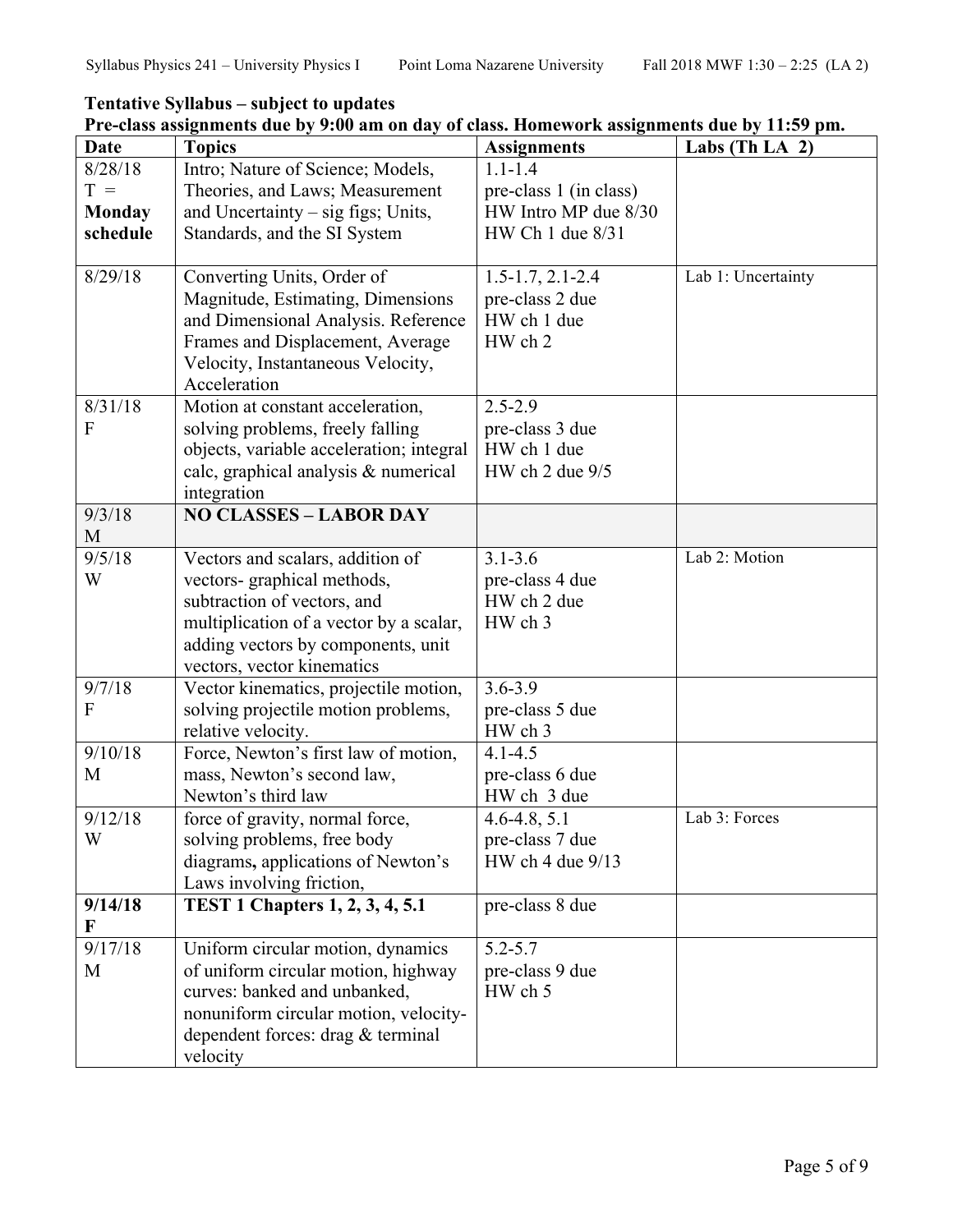| Date                    | <b>Topics</b>                                                                                                          | <b>Assignments</b>                         | Labs (Th LA 2)                  |
|-------------------------|------------------------------------------------------------------------------------------------------------------------|--------------------------------------------|---------------------------------|
| 9/19/18                 | Newton's law of universal                                                                                              | $6.1 - 6.4(6.5 - 8)$                       | Lab 4: Frictional Forces        |
| W                       | gravitation, vector form of Newton's<br>law of universal gravitation, gravity<br>near the Earth's surface: geophysical | pre-class 10 due<br>HW Ch 5 due<br>HW Ch 6 |                                 |
|                         | applications, Satellites and<br>weightlessness                                                                         |                                            |                                 |
| 9/21/18                 | Kepler's laws and Newton's                                                                                             | $6.5 - 6.8$ , $(7.1 - 4)$                  |                                 |
| F                       | synthesis, gravitational field, types of<br>forces in nature, principle of                                             | pre-class 11 due<br>HW ch 6                |                                 |
|                         | equivalence: curvature of space;<br>black holes                                                                        |                                            |                                 |
| 9/24/18                 | Work done by a constant force, scalar                                                                                  | $7.1 - 7.4$                                |                                 |
| M                       | product of two vectors, work done by                                                                                   | Pre-class 12 due                           |                                 |
|                         | a varying force, kinetic energy and                                                                                    | HW ch 6 due                                |                                 |
| 9/26/18                 | the work-energy principle<br>Conservative & nonconservative                                                            | HW ch 7<br>$8.1 - 8.5$                     | Lab 6: Energy                   |
| W                       | forces, potential energy, mechanical                                                                                   | pre-class 13 due                           | Conservation                    |
|                         | energy and its conservation, problem                                                                                   | HW ch 7 due                                |                                 |
|                         | solving using conservation of                                                                                          | HW ch 8                                    |                                 |
|                         | mechanical energy, the law of                                                                                          |                                            |                                 |
|                         | conservation of energy                                                                                                 |                                            |                                 |
| 9/28/18                 | energy conservation with dissipative                                                                                   | 8.6-8.9                                    |                                 |
| F                       | forces: solving problems,<br>gravitational potential energy &                                                          | pre-class 14 due<br>HW ch 7 due            |                                 |
|                         | escape velocity, power, potential                                                                                      | HW ch 8                                    |                                 |
|                         | energy diagrams; stable and unstable<br>equilibrium                                                                    |                                            |                                 |
| 10/1/18                 | Catch up / Review                                                                                                      | pre-class 15 due                           |                                 |
| M                       |                                                                                                                        | HW Ch 8 due                                |                                 |
| $10/3/18$ W             | Test 2 Chapters 5,6,7,8                                                                                                | pre-class 16 due                           | Lab 5: Air Resistance           |
| 10/5/18<br>$\mathbf{F}$ | Momentum $\&$ its relation to force.<br>conservation of momentum,                                                      | $9.1 - 9.6$<br>pre-class 17 due            |                                 |
|                         | collisions & impulse, conservation of                                                                                  | HW ch 9                                    |                                 |
|                         | energy $\&$ momentum in collisions,                                                                                    |                                            |                                 |
|                         | elastic collisions, inelastic collisions                                                                               |                                            |                                 |
| 10/8/18                 | Collisions in 2 or 3 dimensions,                                                                                       | 9.7-9.10                                   |                                 |
| M                       | center of mass, center of mass &                                                                                       | pre-class 18 due                           |                                 |
|                         | translational motion, systems of                                                                                       | HW ch 9                                    |                                 |
|                         | variable mass; rocket propulsion                                                                                       |                                            |                                 |
| 10/10/18<br>W           | Angular quantities, vector nature of<br>angular quantities, constant                                                   | $10.1 - 10.6$                              | Lab 7: Momentum<br>Conservation |
|                         | acceleration, torque, rotational                                                                                       | pre-class 19 due<br>HW ch 9 due            |                                 |
|                         | dynamics; torque & rotational inertia,                                                                                 |                                            |                                 |
|                         | solving problems in rotational                                                                                         |                                            |                                 |
|                         | dynamics                                                                                                               |                                            |                                 |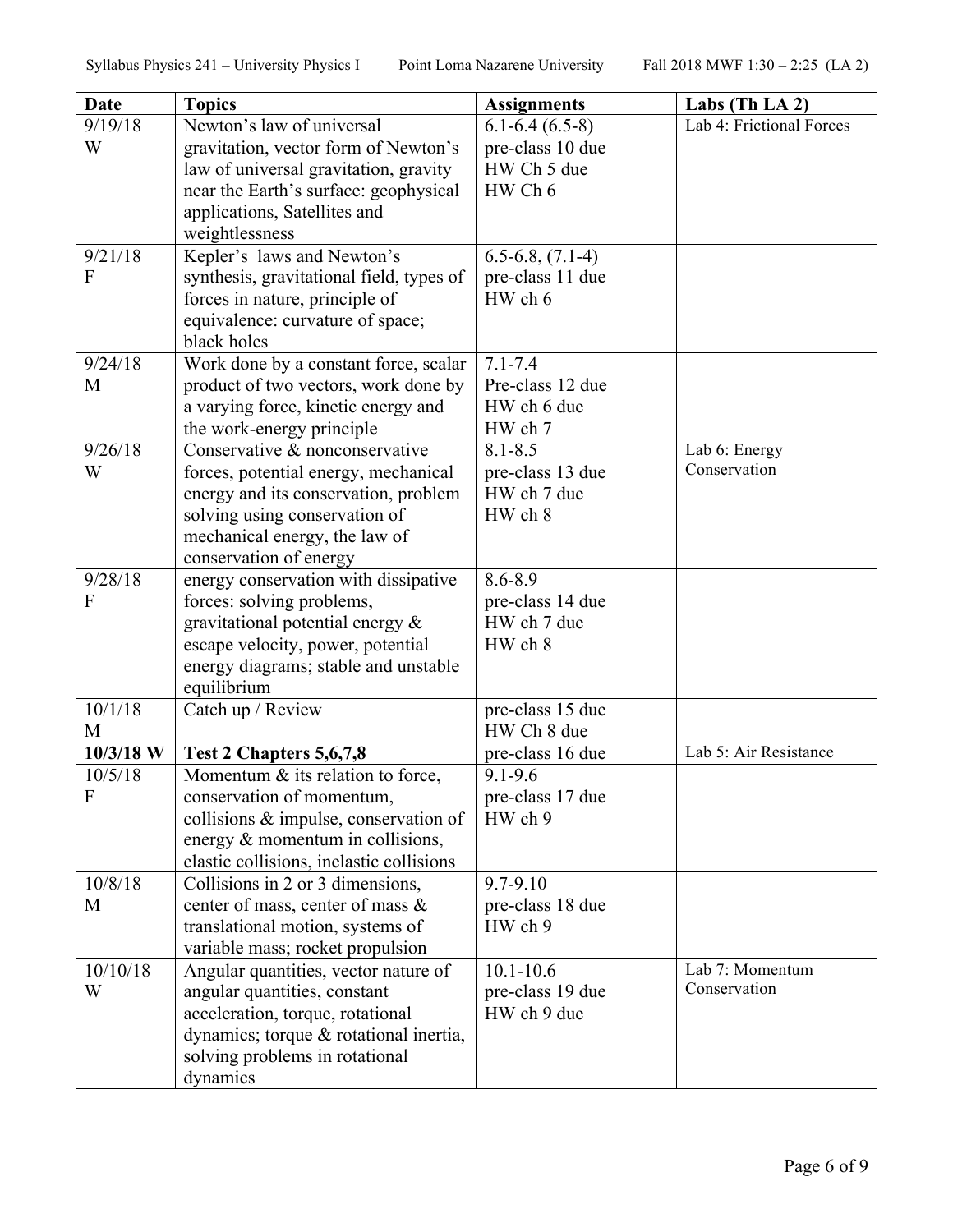| <b>Date</b> | <b>Topics</b>                                                            | <b>Assignments</b>       | Labs (Th LA $2$ )          |
|-------------|--------------------------------------------------------------------------|--------------------------|----------------------------|
| 10/12/18    | Determining moments of inertia,                                          | $10.7 - 10.10$           |                            |
| F           | rotational kinetic energy, rotational                                    | pre-class 20 due         |                            |
|             | plus translational motion; rolling,                                      | HW ch 9 due              |                            |
|             | Why does a rolling sphere slow                                           | Ch10                     |                            |
|             | down?                                                                    |                          |                            |
| 10/15/18    | Angular momentum-objects rotating                                        | $11.1 - 11.4$            |                            |
| M           | about a fixed axis, vector cross                                         | pre-class 21 due         |                            |
|             | product; torque as a vector, angular                                     | HW ch 10 due             |                            |
|             | momentum of a particle, angular                                          | HW ch 11                 |                            |
|             | momentum & torque for a system of                                        |                          |                            |
| 10/17/18    | particles; general motion<br>Angular momentum & torque for a             | 11.5-11.9                | Lab 8: Rolling Motion      |
| W           | rigid object, conservation of angular                                    | pre-class 22 due         |                            |
|             | momentum, the spinning top $\&$                                          | HW Ch 10 due             |                            |
|             | gyroscope, rotating frames of                                            | HW ch 11                 |                            |
|             | reference; inertial forces, the Coriolis                                 |                          |                            |
|             | Effect.                                                                  |                          |                            |
| 10/19/18 F  | <b>Fall Break Day, No Classes</b>                                        |                          |                            |
| 10/22/18    | Conditions for equilibrium, solving                                      | $12.1 - 12.7$            |                            |
| M           | statics problems, stability & balance,                                   | pre-class 23 due         |                            |
|             | elasticity; stress & strain, fracture,                                   | HW ch 11 due             |                            |
|             | trusses & bridges, arches & domes                                        | HW ch 12                 |                            |
| 10/24/18    | Catch up / review                                                        | $12.1 - 12.7$            | Lab 9: Rotational          |
| W           |                                                                          | pre-class 24 due         | Equilibrium                |
|             |                                                                          | HW ch 12 due             |                            |
| 10/26/18    | <b>TEST 3 CH 9,10,11,12</b>                                              | pre-class 25 due         |                            |
| 10/29/18    |                                                                          | $13.1 - 6$               |                            |
| M           | phases of matter, density and specific<br>gravity, pressure in fluids,   | pre-class 26             |                            |
|             | atmospheric pressure $\&$ gauge                                          | HW ch 13                 |                            |
|             | pressure, pascal's principle,                                            |                          |                            |
|             | measurement of pressure: gauges $\&$                                     |                          |                            |
|             | barometers                                                               |                          |                            |
| 10/31/18    | Buoyance & Archimedes principle,                                         | $13.7 - 13 - 14$         | Lab 10: Fluids             |
| W           | fluids in motion; flow rate $\&$ the                                     | pre-class 27             |                            |
|             | equation of continuity, Bernoulli's                                      | HW ch 13                 |                            |
|             | equation, applications of Bernoulli's                                    |                          |                            |
|             | principle: torricelli, airplanes,                                        |                          |                            |
|             | baseballs, tia, viscosity, flow in tubes,                                |                          |                            |
|             | surface tension, pumps                                                   |                          |                            |
| 11/2/18     | Oscillations of a spring, simple                                         | 14.1-14.4                | (Last day to drop classes) |
| F           | harmonic motion, energy in the                                           | pre-class 28             |                            |
|             | simple harmonic oscillator, simple<br>harmonic motion related to uniform | HW ch 13 due<br>HW Ch 14 |                            |
|             | circular motion                                                          |                          |                            |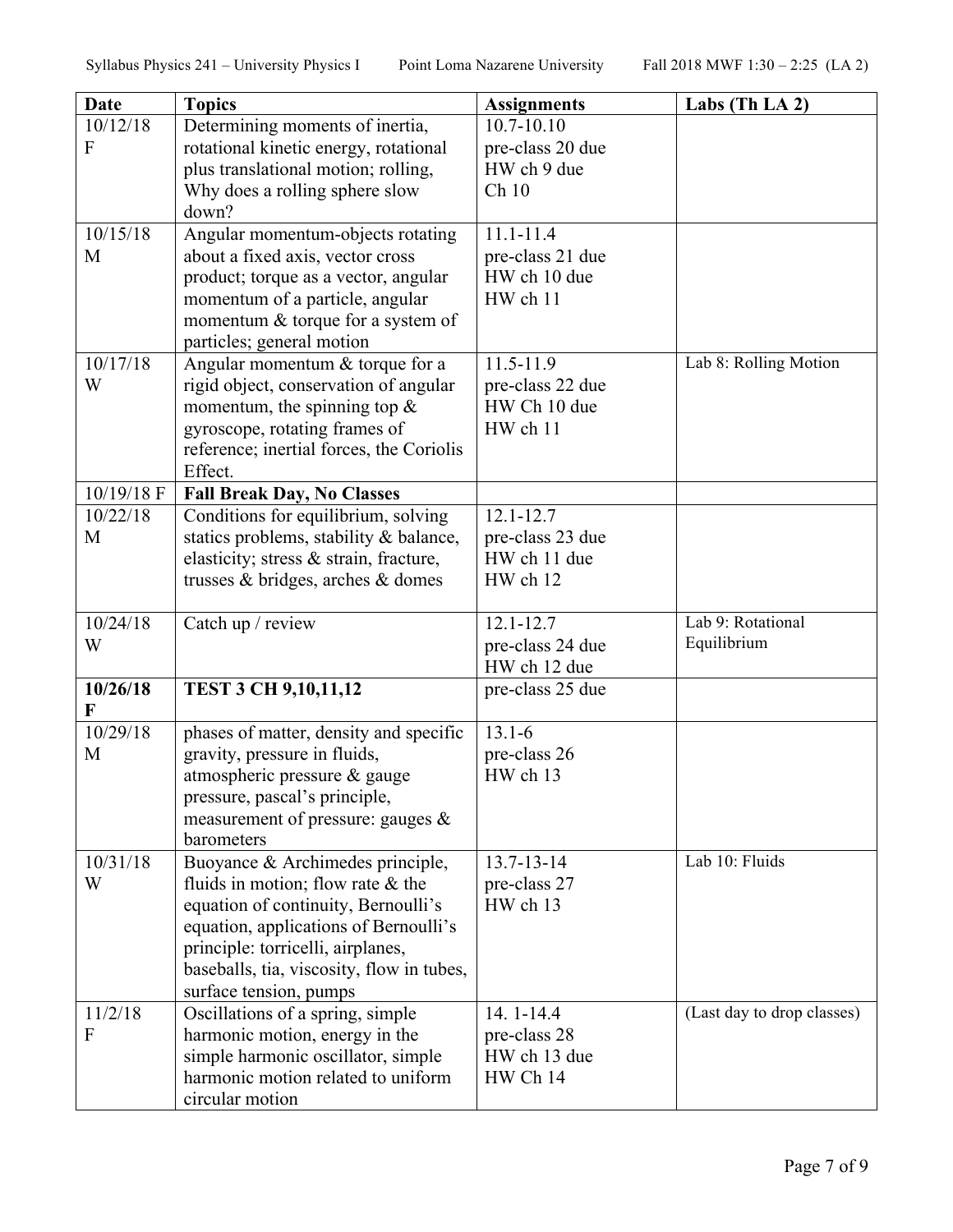| Date           | <b>Topics</b>                          | <b>Assignments</b>         | Labs (Th LA 2)          |
|----------------|----------------------------------------|----------------------------|-------------------------|
| 11/5/18        | The simple pendulum, the physical      | 14.5-14.8                  |                         |
| M              | pendulum & the torsion pendulum,       | pre-class 29               |                         |
|                | damped harmonic motion, forced         | HW ch 14                   |                         |
|                | oscillations                           |                            |                         |
| 11/7/18        | Characteristics of wave motion, types  | $15.1 - 15.5$              | Lab 11: Simple Harmonic |
| W              | of waves, energy transported by        | pre-class 30               | Motion                  |
|                | waves, mathematical representation     | HW ch 14 due               |                         |
|                | of a traveling wave, the wave          | HW ch 15                   |                         |
|                | equation                               |                            |                         |
| 11/9/18        | The principle of superposition,        | 15.6-15.9                  |                         |
| $\overline{F}$ | reflection & transmission,             | pre-class 31               |                         |
|                | interference, standing waves $\&$      | HW ch 14 due               |                         |
| 11/12/18       | resonance<br>Characteristics of sound, | HW ch 15<br>$16.1 - 16.5$  |                         |
| M              | mathematical representation of         | pre-class 32               |                         |
|                | longitudinal waves, intensity of       | HW ch 15 due               |                         |
|                | sound: decibels, sources of sound:     | HW ch 16                   |                         |
|                | vibrating strings and air columns,     |                            |                         |
|                | quality of sound& noise, interference  |                            |                         |
|                | of sound waves: beats                  |                            |                         |
| 11/14/18       | interference of sound waves: beats,    | $16.6 - 16.9$              | Lab 12: Musical Straws  |
| W              | Doppler effect, shock waves $\&$ the   | pre-class 33               |                         |
|                | sonic boom, applications: sonar,       | HW ch 16                   |                         |
|                | ultrasound, medical imaging /          |                            |                         |
|                | <b>REVIEW</b>                          |                            |                         |
| 11/16/18       | TEST 4 CH 13,14,15, 16                 | pre-class 34               |                         |
| F              |                                        | HW ch 16 due               |                         |
| 11/19/18       | Atomic theory of matter, temperature   | $17.1 - 17.5$              |                         |
| M              | $&$ thermometers, thermal equilibrium  | pre-class 35               |                         |
|                | and the zeroth law of                  | HW ch 17                   |                         |
|                | thermodynamics, thermal expansion      |                            |                         |
| 11/21/18<br>W  | <b>No Classes 11/22-24</b>             | <b>Thanksgiving recess</b> | No Lab                  |
| $11/23/18$ F   | <b>No Classes 11/22-24</b>             | <b>Thanksgiving recess</b> |                         |
| 11/26/18       | The gas laws and absolute              | 17.6-17.10                 |                         |
| M              | temperature, the ideal gas law,        | pre-class 36               |                         |
|                | problem solving with the ideal gas     | HW ch 17                   |                         |
|                | law, ideal gas law in terms of         |                            |                         |
|                | molecules: Avogadro's number           |                            |                         |
| 11/28/18       | The ideal gas law and the molecular    | 18.1-18.7                  | Lab 13 Ideal Gas Law    |
| W              | interpretation of temperature,         | pre-class 37               |                         |
|                | distributions of molecular speeds,     | HW ch 17 due               |                         |
|                | real gases and changes of phase,       | HW ch 18                   |                         |
|                | vapor pressure & humidity, Van der     |                            |                         |
|                | Waals equ of state, mean free path,    |                            |                         |
|                | diffusion                              |                            |                         |